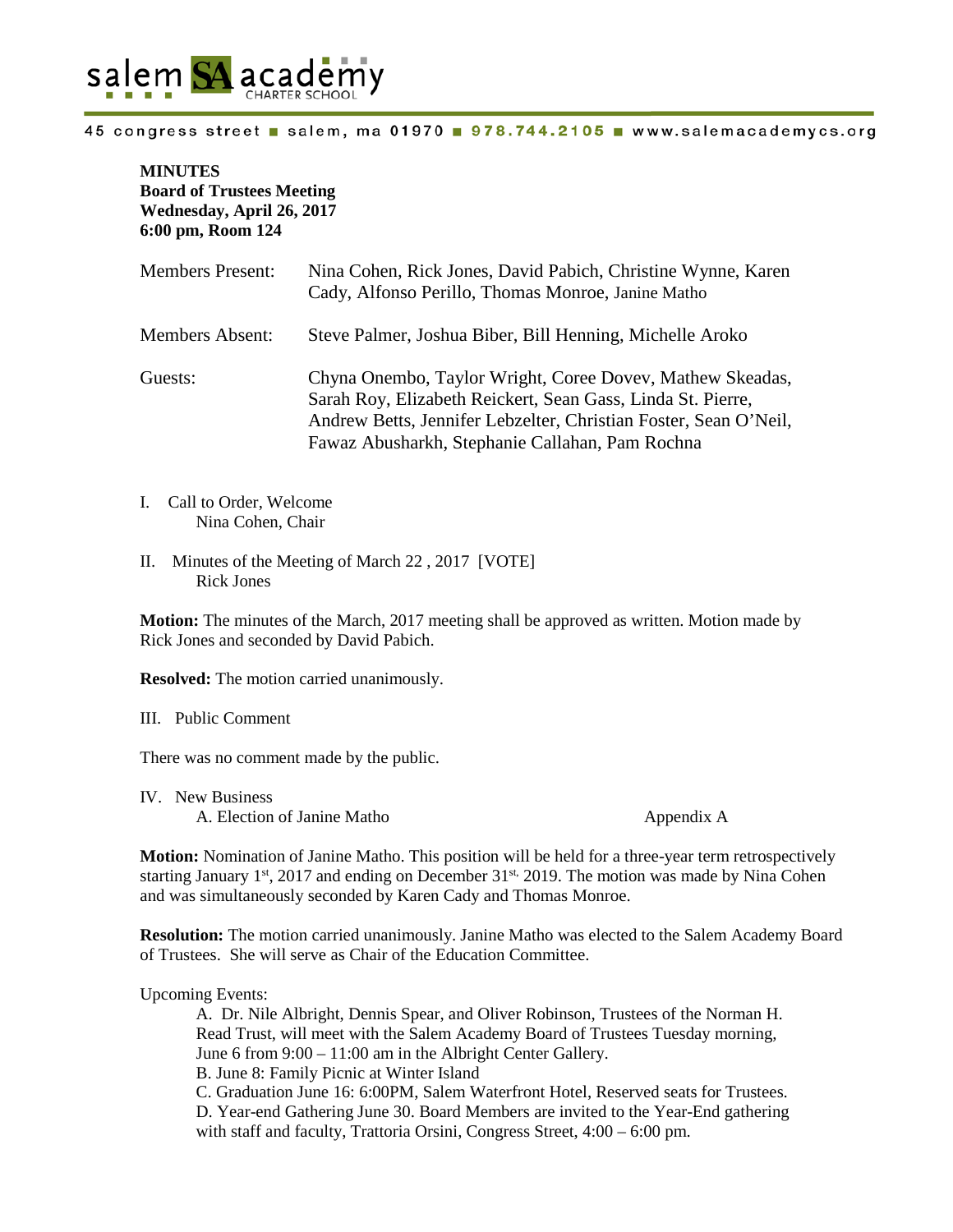

## 45 congress street salem, ma 01970 978.744.2105 www.salemacademycs.org

V. Head of School Report / Safe and Supportive Schools Appendix B Stephanie Callahan / Sean Gass / Chyna Onembo

Stephanie Callahan introduced Chyna Onembo, Mathew Skeadas, Taylor Wright, Sarah Roy, Elizabeth Reickert and Linda St. Pierre, who alongside the principals, make up Salem Academy's Student Services Team. Lauren Cole, the school nurse, is also on the team.

The Student Services Team members introduced themselves and then summarized how they influence school culture and what prompted Salem Academy to organize this team.

Sarah Roy described the impact Trauma has on learning and student success. The outcomes of trauma are individual and thus, a significant amount of time is spent with each student.

Linda St. Pierre detailed how this trauma can impact individual student learning and the history of the Safe and Supportive School team at Salem Academy.

Chyna Onembo described the program timeline. Salem Academy is currently in the middle of this timeline and has begun implementation and dissemination of the program this year. Additionally, Taylor Wright shared the mission statement of the Student Services Team. This mission statement includes three prime topics: Parent Engagement, Community, and Professional Development.

Stephanie Callahan, Sean Gass and the rest of the team described the actions the Salem Academy community has taken as they continue to become a Safe and Supportive School. We continue to work with Joe Ristuccia on all aspects of the safe and supportive schools mission. SACS hosts accredited Leslie University courses related to trauma sensitive teaching techniques and practices at Salem Academy that are open to District educators as well as our staff.

Lower School MCAS is happening currently.

End of school events are ramping up.

VI. Preview Spring Sport Program Drew Betts

Drew Betts, Salem Academy's Athletic Director, gave an overview on the sports program at Salem Academy.

VII. Executive Director Report Appendix C Sean O'Neil

Sean O'Neil outlined the Executive Director Report for the Board of Trustees. His outline included the following highlights:

- A. Enrollment for Salem Academy next year looks very healthy for all grades a. 26 Ninth graders have accepted spaces (>50%)
- B. The salary structure has been defined for teachers. Teachers are happy.
- C. A letter to parents has been sent out which reinforces Salem Academy's mission statement of full student inclusivity regardless of background or status.
- VIII. Finance Committee Report Appendix D Thomas Monroe